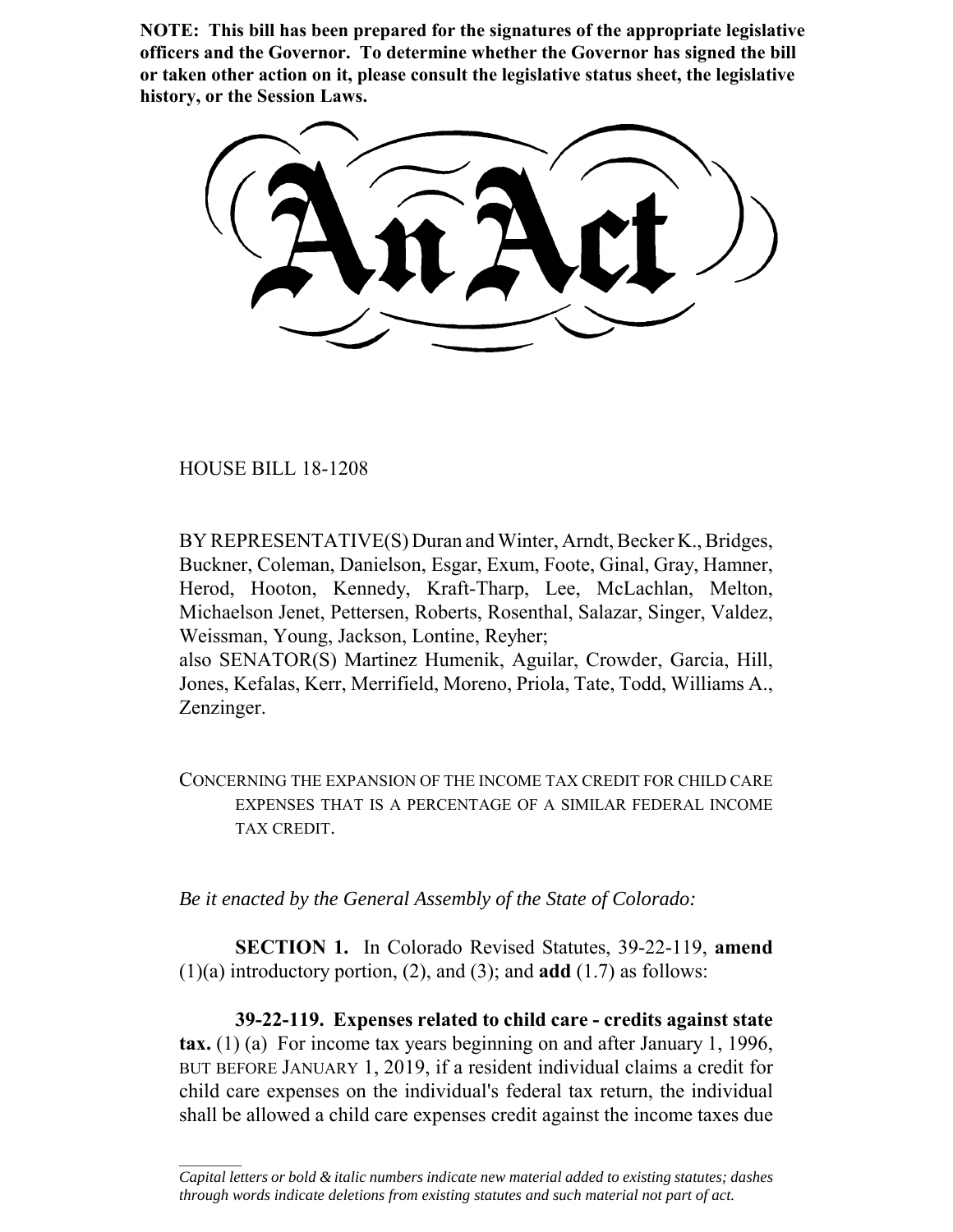on the individual's income under this article ARTICLE 22 calculated as follows:

(1.7) FOR INCOME TAX YEARS BEGINNING ON AND AFTER JANUARY 1, 2019, IF A RESIDENT INDIVIDUAL'S FEDERAL ADJUSTED GROSS INCOME IS LESS THAN OR EQUAL TO SIXTY THOUSAND DOLLARS AND THE INDIVIDUAL CLAIMS A CREDIT FOR CHILD CARE EXPENSES ON THE INDIVIDUAL'S FEDERAL TAX RETURN, THEN THE INDIVIDUAL IS ALLOWED A CHILD CARE EXPENSES CREDIT AGAINST THE INCOME TAXES DUE ON THE INDIVIDUAL'S INCOME UNDER THIS ARTICLE 22.THE AMOUNT OF THE CREDIT IS AN AMOUNT EQUAL TO FIFTY PERCENT OF THE CREDIT FOR CHILD CARE EXPENSES CLAIMED ON THE INDIVIDUAL'S FEDERAL TAX RETURN.

(2) If the credits allowed under subsection  $(1)$  SUBSECTIONS  $(1)$  AND (1.7) of this section exceed the income taxes due on the resident individual's income, the amount of the credits not used to offset income taxes shall not be carried forward as tax credits against the resident individual's subsequent years' income tax liability and shall be refunded to the individual.

(3) The child care expenses credits allowed under subsection  $(1)$ SUBSECTIONS  $(1)$  AND  $(1.7)$  of this section shall not be allowed to a resident individual who is receiving child care assistance from the state department of human services except to the extent of the taxpayer's unreimbursed out-of-pocket expenses that result in a federal credit for child care expenses.

**SECTION 2. Act subject to petition - effective date.** This act takes effect at 12:01 a.m. on the day following the expiration of the ninety-day period after final adjournment of the general assembly (August 8, 2018, if adjournment sine die is on May 9, 2018); except that, if a referendum petition is filed pursuant to section 1 (3) of article V of the state constitution against this act or an item, section, or part of this act within such period, then the act, item, section, or part will not take effect unless